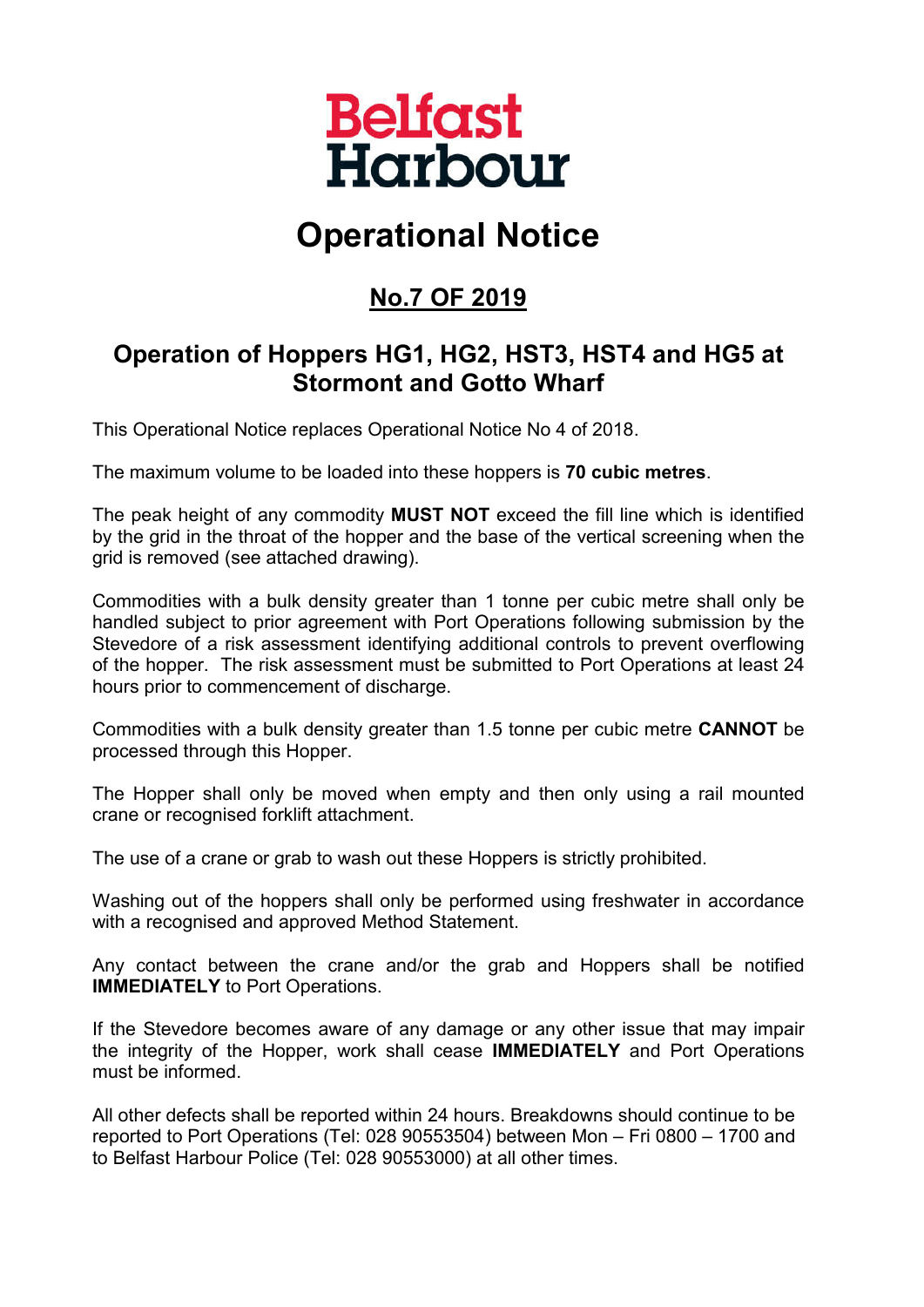### **Enforcement**

All personnel working with these hoppers (including supervisors, crane drivers, hopper operators, banksmen and cleaners) **MUST** comply at all times with the requirements of this Operational Notice.

Any Personnel found to be in breach of the requirements of this Operational Notice depending on the seriousness of the breach and whether, or not, the individual has received a previous warning, will be subject to the following enforcement action, which will be issued to the Stevedoring Company/Employer:

- A recorded verbal warning notified to the Stevedoring Company/Employer;
- A written warning to Stevedoring Company/Employer regarding the individual and advising that a further breach will result in prohibition (either 1 month or permanent dependent on the case);
- A prohibition from using the relevant equipment for 1 month and evidence of retraining;
- Permanent prohibition from using the relevant equipment.

In each instance, notification of the breach in requirements will be communicated to the appropriate supervisor/ employer.

 $P_2$ 

3rd October 2019

PORT CONTROL CAPTAIN K G Allen BELFAST NARBOUR MASTER